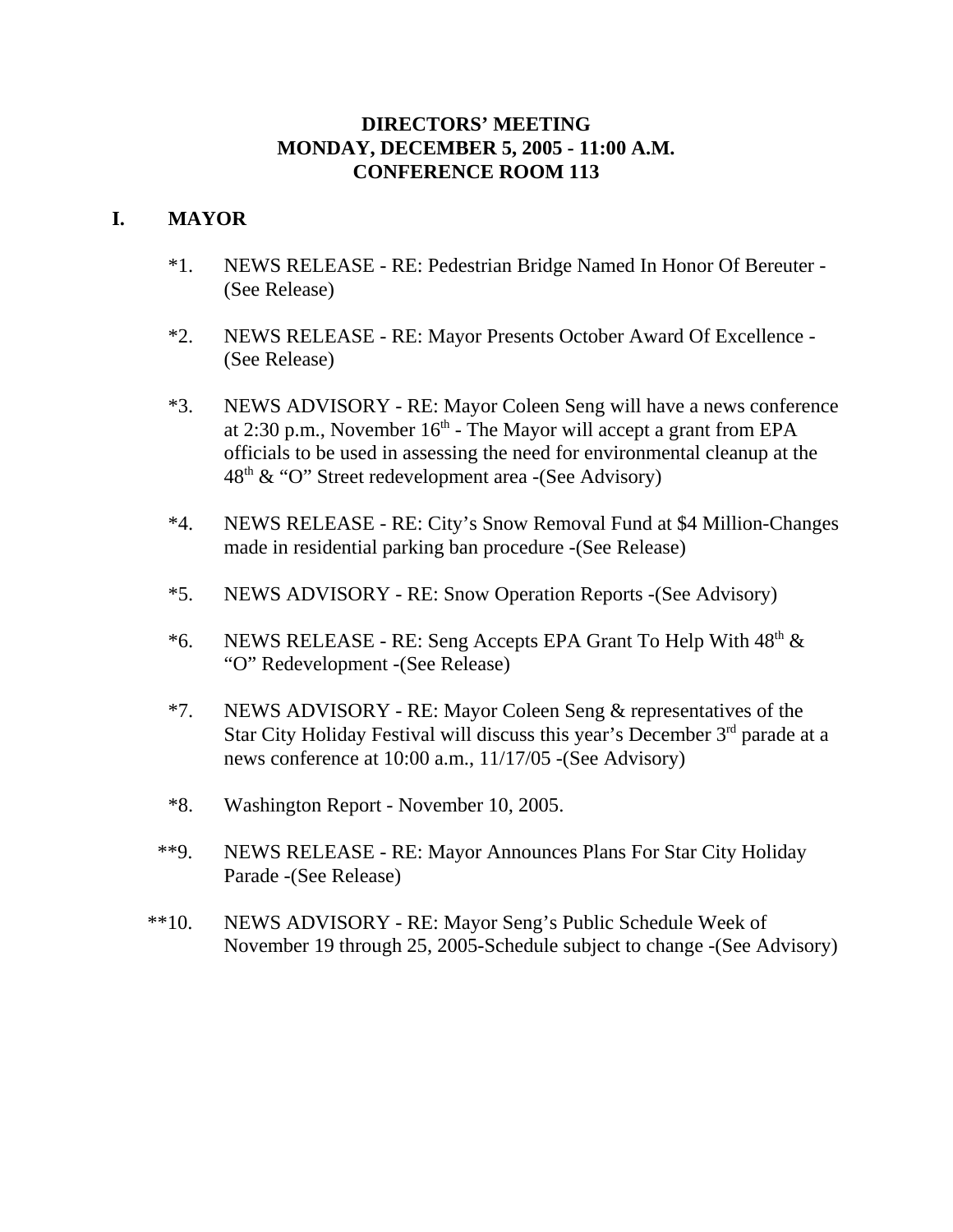- \*\*11. NEWS ADVISORY RE: Mayor Coleen Seng, City Parks and Rec Officials and Nebraska Game and Parks Commission Representative at a news conference - dedicating playground equipment at Mahoney Park at 9:30 a.m., 11/22/05 - (See Advisory)
- \*\*12. NEWS RELEASE RE: Mayor Dedicates New Mahoney Park Playground Area -(See Release)
- \*\*13. NEWS ADVISORY RE: Mayor Coleen Seng will be joined by officials from the City Public Works & Utilities Dept. at a ribbon-cutting ceremony at  $11:00$  a.m.,  $11/23/05$  - will mark the re-opening of  $84<sup>th</sup>$  Street to through traffic -(See Advisory)
- \*\*14. Response Letter from Mayor Coleen Seng to Sue Quambusch, Chair, Parks & Recreation Advisory Board - RE: Co-location of Facilities with New Schools -(See Letter)
- \*\*15. NEWS RELEASE RE: 84TH Street Is Open Four-lane arterial street now connects Hwy 6 & Hwy 2 - (See Release)
- \*\*16. NEWS RELEASE RE: Mayor Seng's Thanksgiving Message (See Release)
- \*\*17. NEWS ADVISORY RE: Mayor Seng's Public Schedule Week of November 26 through December 2, 2005-Schedule subject to change - (See Advisory)
- \*\*18. Washington Report November 18, 2005.
	- 19. NEWS ADVISORY RE: The media are invited to cover two events on Mayor Coleen Seng's schedule for Dec.  $1^{st}$  - 1.) At 10:00 a.m. & 2.) At Noon - (See Advisory)
	- 20. NEWS RELEASE RE: Separation Of Grass And Leaves Ends December 1 -(See Release)
	- 21. Letter from Mayor Coleen Seng to Nancy Armstrong Johnson RE: Your letter about your family's furniture store at the corner of  $48<sup>th</sup>$  & R Streets -(See Letter)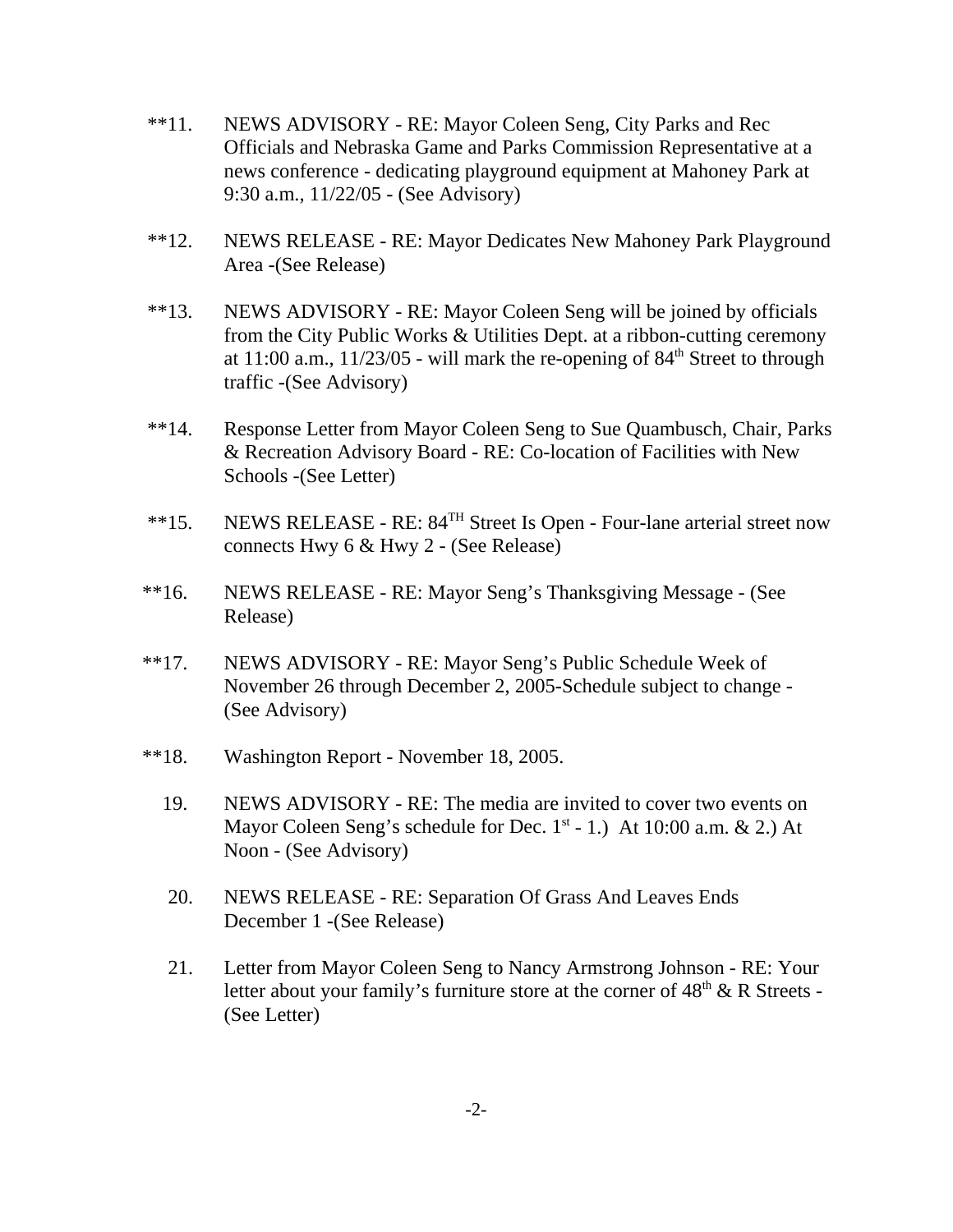22. City of Lincoln - Snow/Traffic Condition Report - 12/01/05 - 10:00 a.m. - (See Release)

# **II. DIRECTORS**

# **COUNTY COMMISSIONERS**

\*\*1. Letter from the County Commissioners - RE: The 'K' Street Complex -(See Letter)

# **FINANCE/CITY TREASURER**

 1. Monthly City Cash Report & Pledged Collateral Statement for October 2005 - (See Report)

# **HEALTH**

 \*\*1. Physician Advisory from Bruce Dart - RE: Influenza Update - (See Advisory)

# **PLANNING**

- \*1. E-Mail communication from Nebraska Association of Private Resources sent to Council Office by Jean Walker - RE: Zoning and Fair Housing - (Council received this E-Mail on 11/14/05)(See E-Mail)
- \*2. E-Mail from Dan Allison, President, Development Services of Nebraska Governing Board sent to Council Office by Jean Walker - RE: Reasonable accommodations for group homes -(See E-Mail)
- \*\*3. Memo from Marvin Krout RE: Large Retail Buildings and Neighborhood Centers - (See Memo)

# **PLANNING COMMISSION FINAL ACTION ....**

\*1. Preliminary Plat No. 05016 - Apple's Way (South 66<sup>th</sup> Street and Highway 2) Resolution No. PC-00960.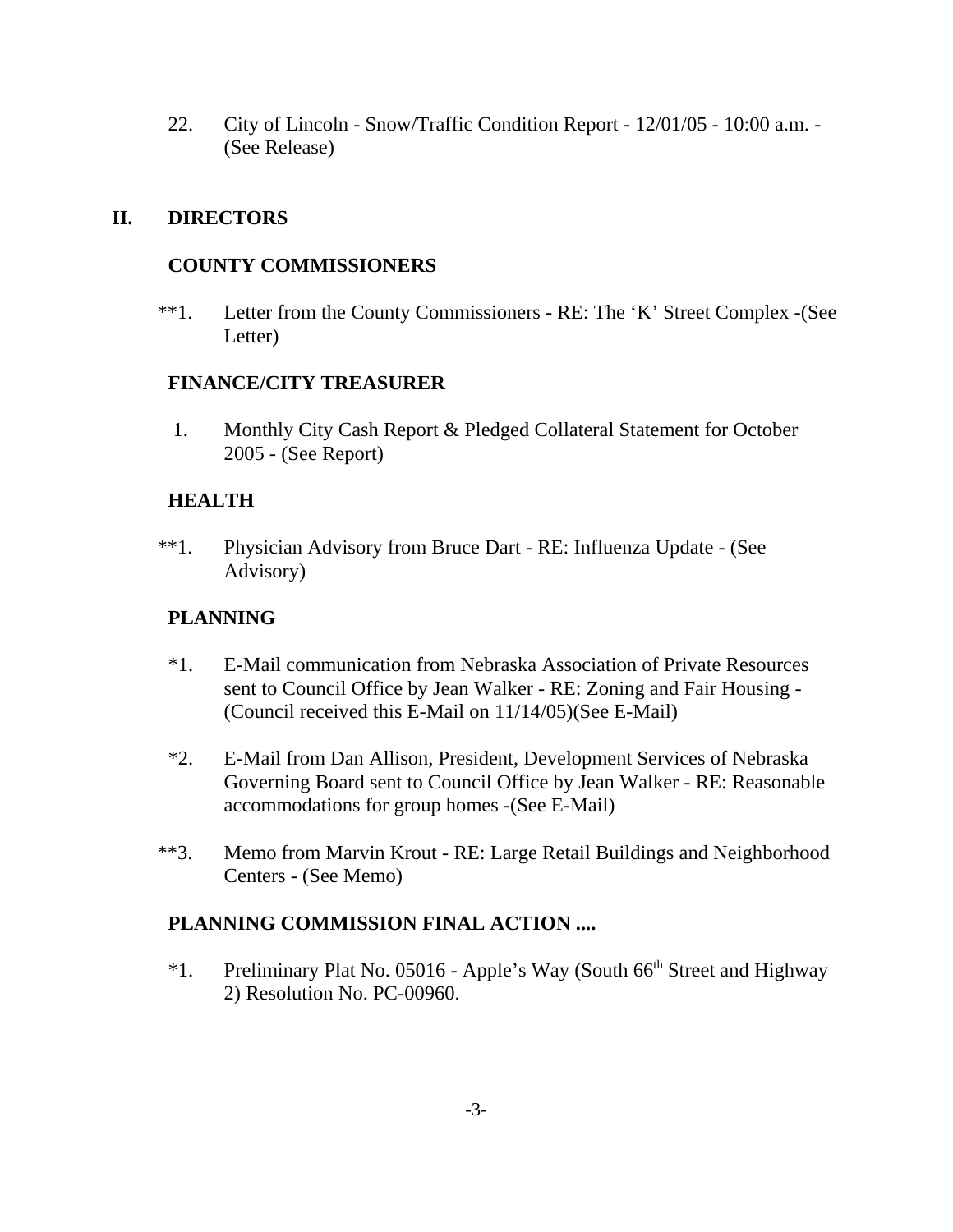- \*2. Special Permit No. 05049 (Southwest of the intersection of South  $56<sup>th</sup>$  Street and N Street) Resolution No. PC-00963.
- \*3. Preliminary Plat No. 05014 Hamann Meadows (Northwest of South 76<sup>th</sup>) Street and Pioneers Blvd.) Resolution No. PC-00962.
- \*4. Special Permit No. 1583B (South  $17<sup>th</sup>$  & Garfield Streets Parking Lot) Resolution No. PC-00961.
- \*\*5. Preliminary Plat #05015-Harrison Heights Addition (91<sup>st</sup> & Leighton Avenue) Resolution No. PC-00964.
	- 6. Special Permit #05055 (Russ's B&R, 1709 Washington Street) Resolution No. PC-00968.
	- 7. Special Permit #05053 (311 N.  $8<sup>th</sup>$  Street) Resolution No. PC-00966.
	- 8. Special Permit #05054, Rambling Rose Acres Community Unit Plan (Southwest of Hwy 77 (S.  $12<sup>th</sup>$  Street) and Bennet Road) Resolution No. PC-00967.
	- 9. Special Permit  $\#1790A$ , an amendment to the Longview  $1<sup>st</sup>$  Addition Community Unit Plan (SW  $40<sup>th</sup>$  Street & West Van Dorn Street) Resolution No. PC-00965.
- 10. Comprehensive Plan Conformance #05014 (Stone Bridge Creek Conservation Easement-Southwest corner of N.  $14<sup>th</sup>$  Street & Humphrey Avenue and on the southwest corner of N.  $27<sup>th</sup>$  Street and Arbor Road) Resolution No. PC-00969.

# **PUBLIC WORKS & UTILITIES**

1. Response Material from Margaret Remmenga to Jon Camp's e-mail - RE: Water & Wastewater Rates -(See Material)

# **STARTRAN**

\*1. E-Mail Information from Scott Tharnish requested by Council Member Dan Marvin - RE: StarTran Ridership - (See E-Mail)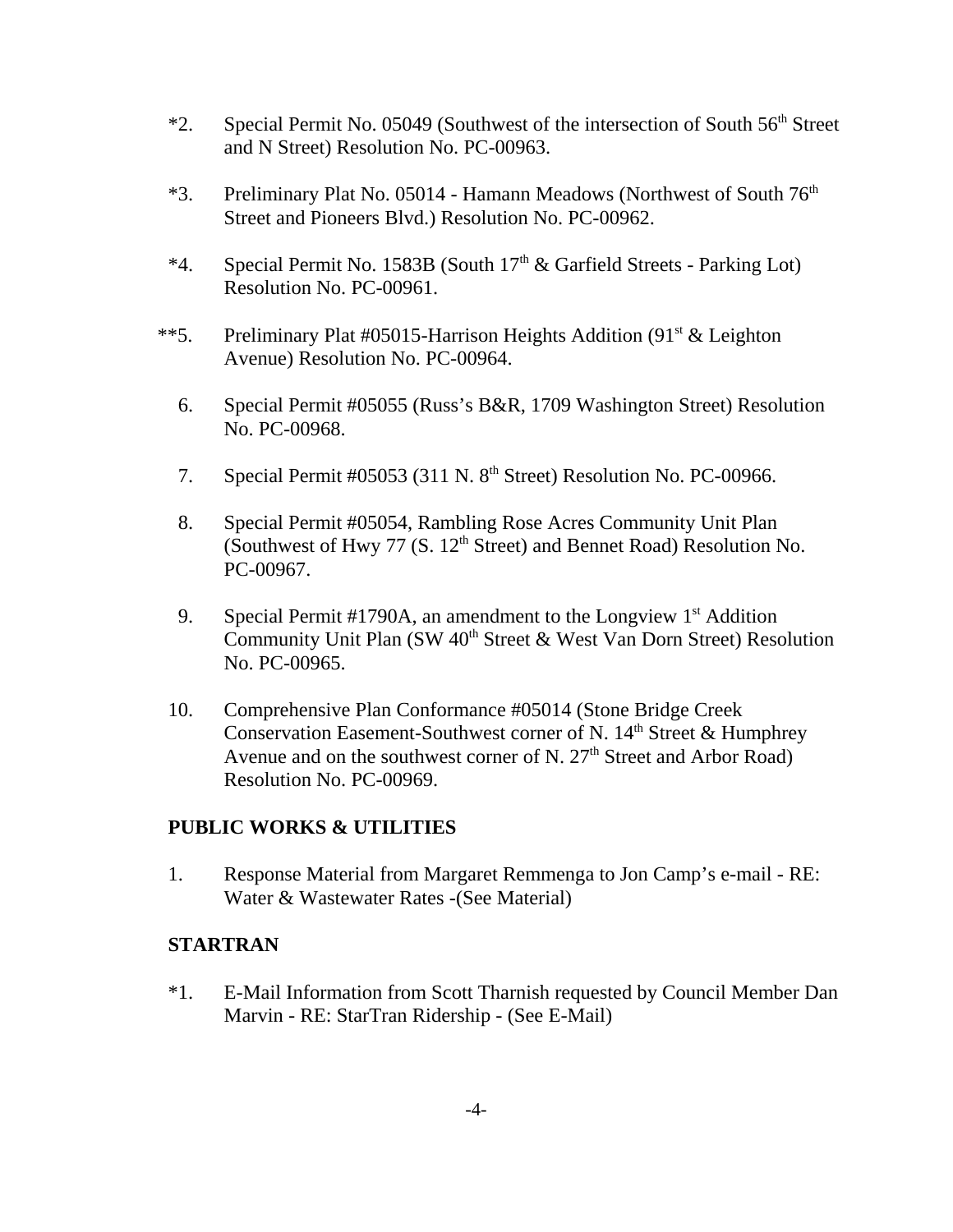# **URBAN DEVELOPMENT/REAL ESTATE DIVISION**

1. Memo from Clinton W. Thomas - RE: Street & Alley Vacation #05011 - East 7 feet of North 23<sup>rd</sup> Street, U Street to Vine Street -(See Memo)

# **WOMEN'S COMMISSION**

- \*1. NEWS RELEASE RE: Women's Commission Seeks Board Appointments - Lincoln/Lancaster Women's Commission has two vacancies on Advisory Board -(See Release)
- **III. CITY CLERK**

# **IV. COUNCIL**

# **A. COUNCIL REQUESTS/CORRESPONDENCE**

### **ROBIN ESCHLIMAN**

1. Request to Lynn Johnson, Parks & Recreation Director - RE: Center lanes being painted on bike trails (RFI#2 - 11/09/05)

# **PATTE NEWMAN**

1. Request to Marc Wullschleger & Wynn Hjermstad, Urban Development/ Marvin Krout & Ed Zimmer, Planning Department - RE: Triplets-serious concerns over the future of Whittier School (RFI#37 - 11/23/05)

# **KEN SVOBODA**

1. Letter from Boyd D. Andrew, BNSF Railway Company to Ken Svoboda - RE: Letter in reference to an email received from Katherine Troidl, dated 11/6/05, concerning an increase in train movement through Lincoln -(See Letter)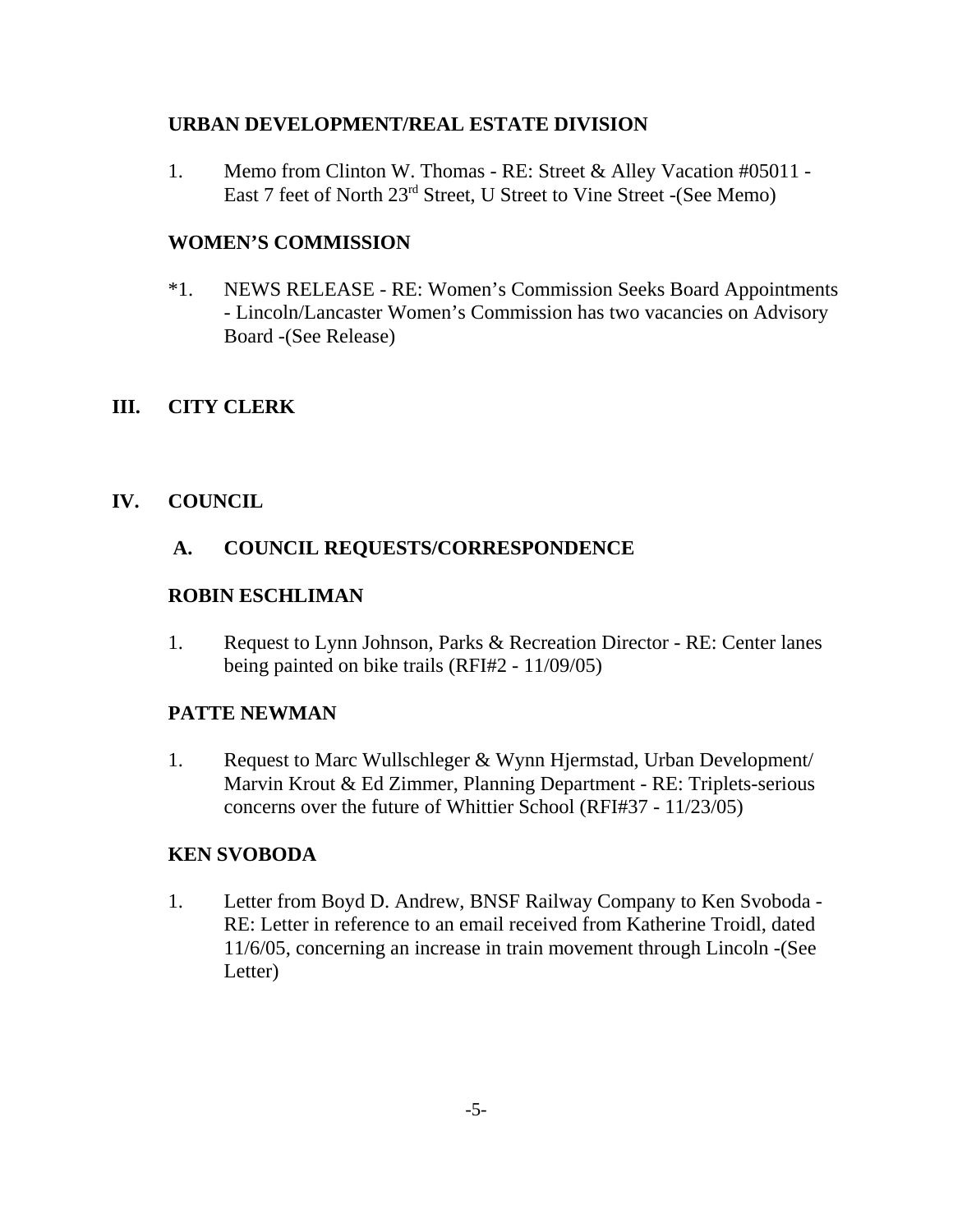### **V. MISCELLANEOUS** -

- \*1. Faxed MEDIA RELEASE from Lori Seibel, Executive Director, Community Health Endowment of Lincoln - RE: Medicare Part D Forums - Additional Medicare Forum Scheduled Due to High Demand -(See Release)
- \*2. E-Mail from Curt Thege RE: Wal-Mart -(See E-Mail)
- \*3. E-Mail from Rick Goodman RE: Prairie Home Development & Wal-Mart - (See E-Mail)
- \*4. E-Mail from Marilyn Tabor RE: Wal-Mart -(See E-Mail)
- \*5. Letter from Margaret Bartle RE: Saw the film "Wal-Mart, the High Cost of Low Price" and my doubts about the value of this business have been confirmed -(See Letter)
- \*\*6. E-Mail from Russell Miller RE: Stormwater planning -Salt Creek levees (See E-Mail)
- \*\*7. Letter from Larry Reznicek RE: Opposed to Wal-Mart (See Letter)
- \*\*8. Material from Jane Raybould RE: Wal-Mart Impact on Health Insurance and Police Departments (Council copies of Material placed in file folders on 11/21/05) (See Material)
- \*\*9. Letter & Material from Peter W. Katt, Pierson/Fitchett Law Firm RE: Prairie Village North-Annexation Agreement & Change of Zone -Wal-Mart -(See Material)
- \*\*10. E-Mail from Wendy Weiss RE: Wal-Mart in Lincoln -(See E-Mail)
- \*\*11. E-Mail from Bonnie Filipi RE: Wal-Mart in Lincoln -(See E-Mail)
- \*\*12. E-Mail from Sue Cover, Havelock Furniture & Tam Spence, Vickeridge RE: Wal-Mart - (See E-Mail)
	- 13. E-Mail from Teresa Mulkey Predmore RE: Vote Yes to a new Wal-Mart (See E-Mail)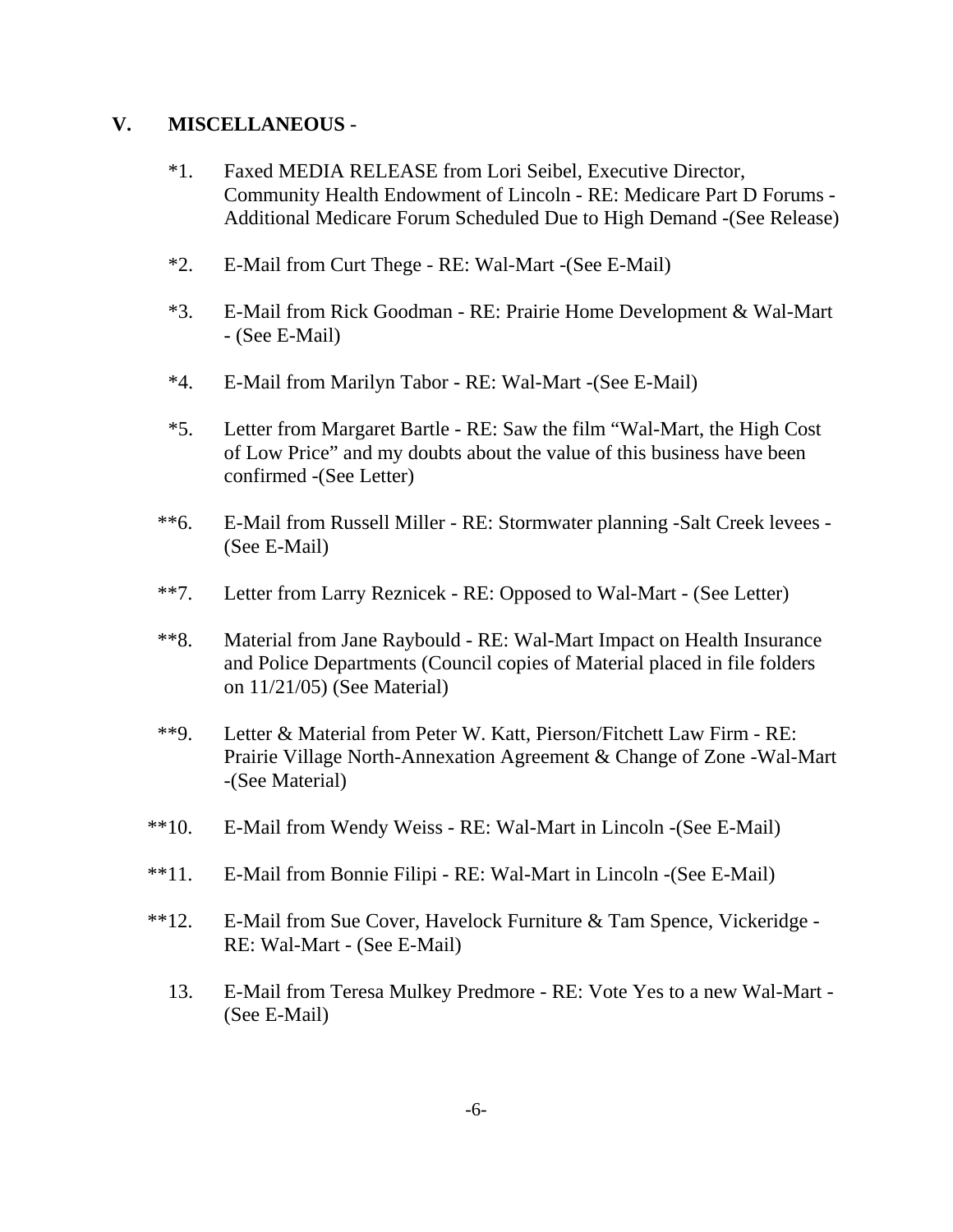- 14. E-Mail from Doug Cunningham, Director, Hometown Merchants Association - RE: Hometown Merchants Association - Annexation of land at  $84<sup>th</sup>$  & Adams Street -(See E-Mail)
- 15. E-Mail from Jon & Chris Richard RE: In Support of N. 84<sup>th</sup> Wal-Mart -(See E-Mail)
- 16. E-Mail from Rick Goodman, Ph.D. RE: The Nov. 28<sup>th</sup> Council Meeting -Prairie Home development - (See E-Mail)
- 17. E-Mail from Maribeth Milner RE: Follow up questions/comments about the Wal-Mart proposal -(See E-Mail)
- 18. E-Mail from Citizen RE: Wal-Mart (See E-Mail)
- 19. E-Mail from Ted Scott RE: Concerning the proposed development at  $84<sup>th</sup>$ & Adams - (See E-Mail)
- 20. E-Mail from Roger Yant RE: Wal-Mart (See E-Mail)
- 21. E-Mail from David Oenbring RE: K Street Property -(See E-Mail)
- 22. E-Mail from Bob Hampton RE: Target store -(See E-Mail)
- 23. Letter from Steve Pella, Aquila RE: Aquila is concerned about the impact of high energy prices on customers and has been working to mitigate the impact on our customers -(See Letter)
- 24. E-Mail & Maps from Todd Wicken RE: N.  $84<sup>th</sup>$  & Adams -(See Material)

### **VI. ADJOURNMENT**

# **\*HELD OVER FROM NOVEMBER 21, 2005. \*\*HELD OVER FROM NOVEMBER 28, 2005.**

#### da120505/tjg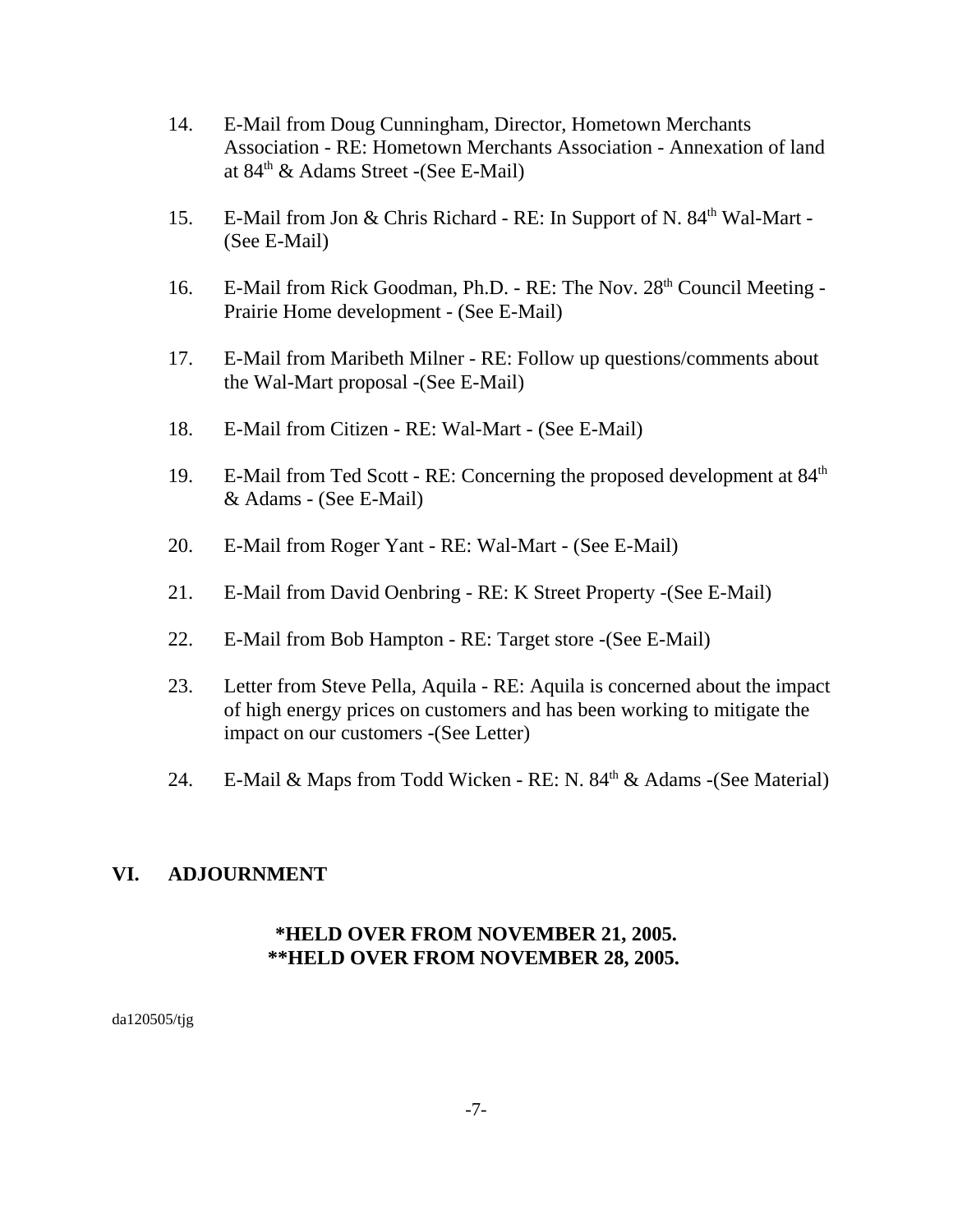### **DIRECTORS' MEETING MINUTES MONDAY, DECEMBER 5, 2005 CONFERENCE ROOM 113**

**Council Members Present:** Ken Svoboda, Chair; Patte Newman, Vice-Chair; Jonathan Cook, Dan Marvin, Annette McRoy, Robin Eschliman

#### **Council Member Absent:** Jon Camp

**Others Present:** Mayor Coleen Seng, Mark Bowen, Lin Quenzer, Rick Hoppe, Darl Naumann, Mayor's Office; City Clerk, Joan Ross; Dana Roper, City Attorney; Directors and Department Heads; Tammy Grammer, City Council Staff; and Deena Winter, Lincoln Journal Star Representative

### **I. MAYOR**

Mayor Coleen Seng stated for those of us who took part in the parade or watched the parade we had a great time and we were really sorry that some folks were not there. At the awards ceremony and the Deshler kids won three awards. She has an award that Public Works won, they had a big entry in the parade. They were so busy moving snow they were not at the awards ceremony. Mayor Seng presented a plaque to Karl Fredrickson.

Tomorrow is the  $10<sup>th</sup>$  Anniversary of InterLinc which is our City/County web site and once again we're placed in the top 10 for the 4<sup>th</sup> consecutive year.

Mayor Seng called on Directors. Diane Gonzolas (Citizen Information Center) stated she thinks this maybe the highest they have ever placed in a digital competition and about 300 cities nation wide entered. You're judged based on your web site, how easy it is for people to get information and the kind of information provided. [Mayor Seng stated to Don Herz (Finance Director) will you give this plaque to Information Services.]

Roger Figard (Public Works & Utilities Department) introduced Marc Rosso, he is our new Assistant City Engineer replacing Karl Fredrickson. Council Members and City Clerk introduced themselves to Mr. Rosso.

Marc Rosso stated he is originally from Colorado Springs, he has been in Nebraska for 14 years. He had been working for a private consulting firm doing a lot of municipal constructor roads, streets, and bridges, pretty much the same thing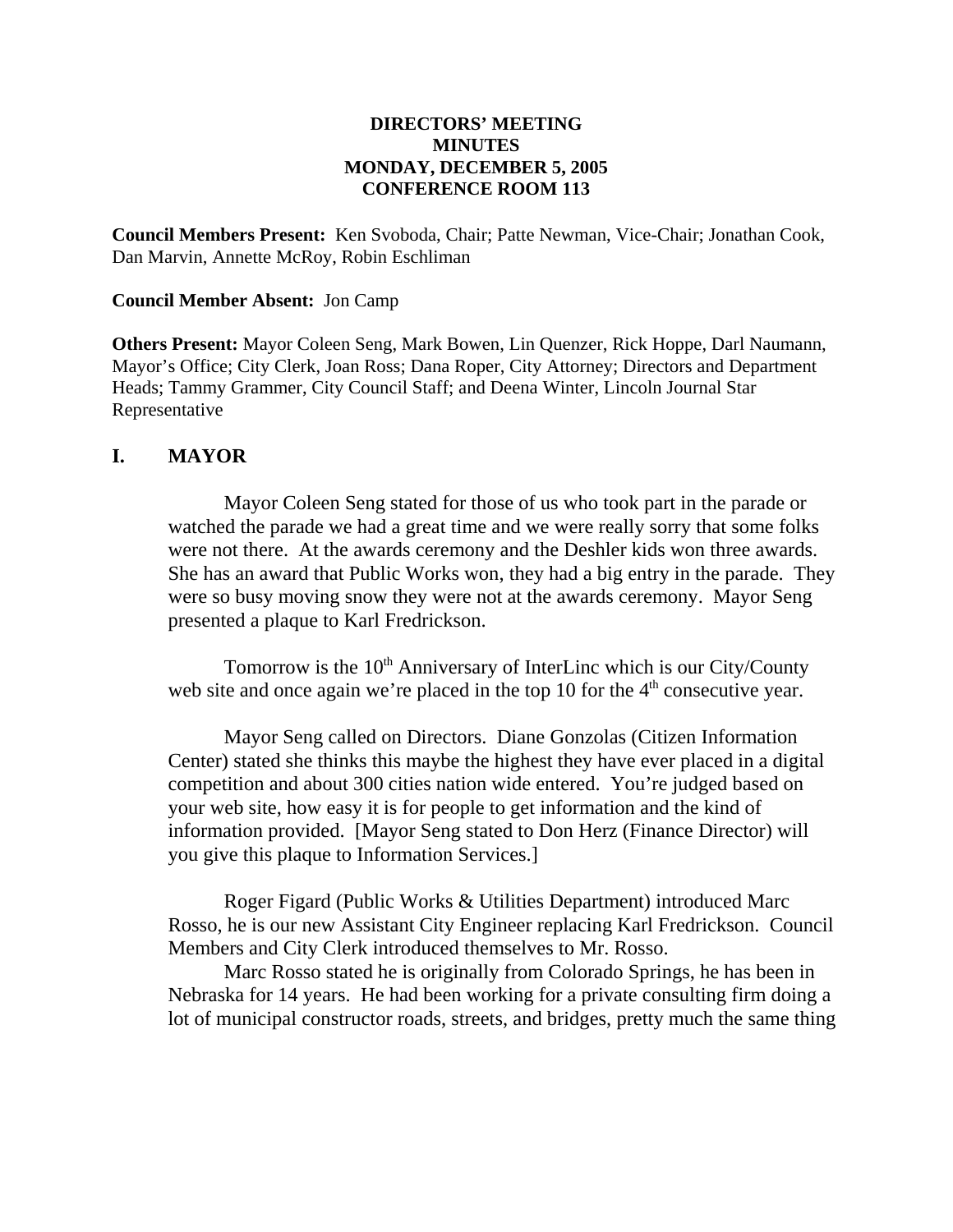that he will be doing for the City of Lincoln. He will have to sit down with each of them and talk about where the City wants to go. He has a wife and two kids. Everyone welcomed Marc Rosso.

Lynn Johnson (Parks & Recreation Director) reminded everyone the holiday lighting for Sunken Gardens is on Friday, December  $9<sup>th</sup>$  at 5:30 p.m.

Mayor Seng stated there was a man who worked for the City for a very long time, W.L. Treats, a bus driver that passed away this past week. She thinks his funeral was this morning. His brother, Jim Ellis, works in the Building & Safety Department.

- \*1. NEWS RELEASE RE: Pedestrian Bridge Named In Honor Of Bereuter. — NO COMMENTS
- \*2. NEWS RELEASE RE: Mayor Presents October Award Of Excellence. NO COMMENTS
- \*3. NEWS ADVISORY RE: Mayor Coleen Seng will have a news conference at 2:30 p.m., November  $16<sup>th</sup>$  - The Mayor will accept a grant from EPA officials to be used in assessing the need for environmental cleanup at the  $48<sup>th</sup>$  & "O" Street redevelopment area -(See Advisory). — NO **COMMENTS**
- \*4. NEWS RELEASE RE: City's Snow Removal Fund at \$4 Million-Changes made in residential parking ban procedure. — [Dan Marvin asked Karl Fredrickson (Public Works & Utilities Director) about this issue later on. (See that discussion)
- \*5. NEWS ADVISORY RE: Snow Operation Reports -(See Advisory). NO COMMENTS
- \*6. NEWS RELEASE RE: Seng Accepts EPA Grant To Help With  $48<sup>th</sup> \&$ "O" Redevelopment. — NO COMMENTS
- \*7. NEWS ADVISORY RE: Mayor Coleen Seng & representatives of the Star City Holiday Festival will discuss this year's December 3rd parade at a news conference at 10:00 a.m., 11/17/05 -(See Advisory). — NO COMMENTS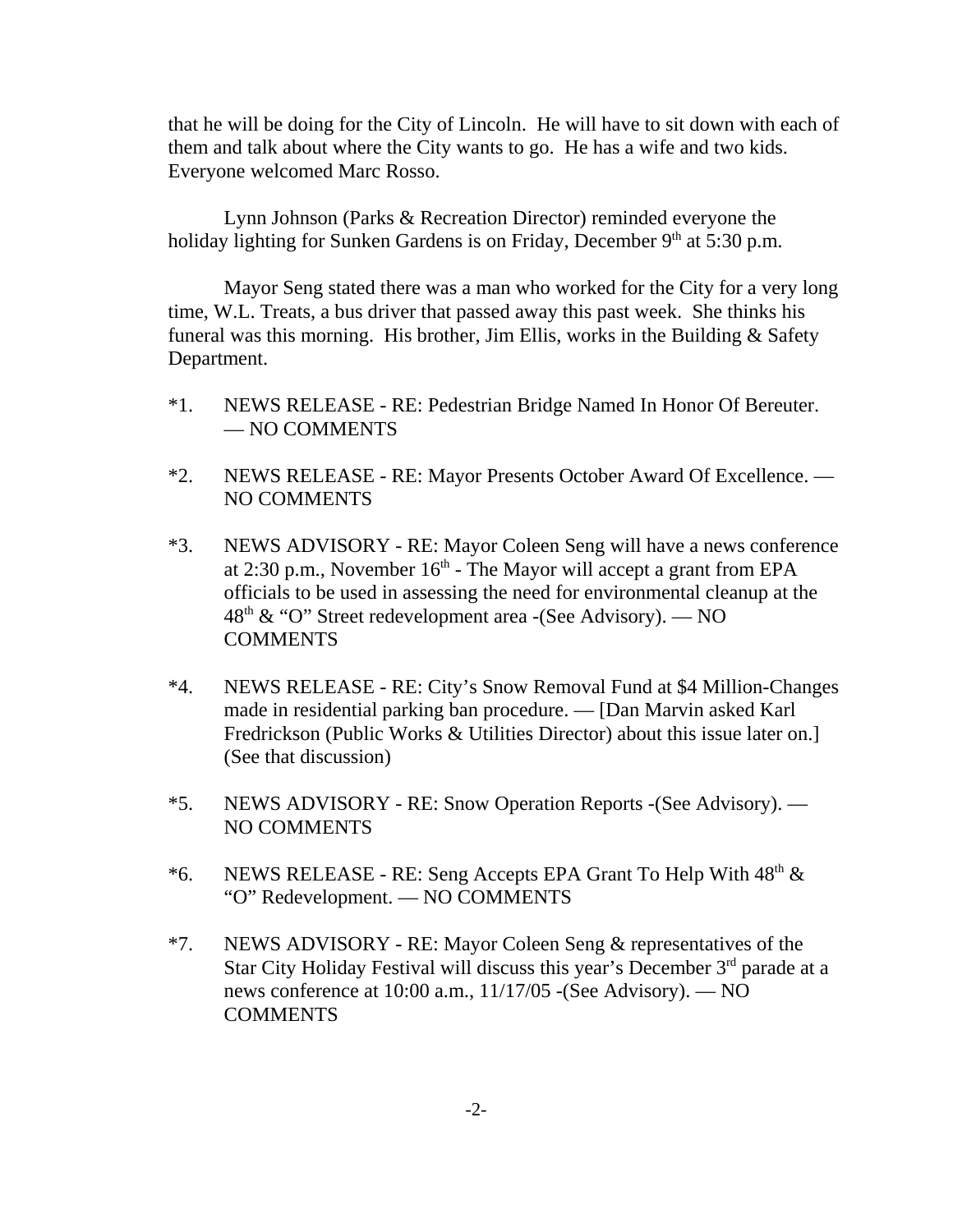- \*8. Washington Report November 10, 2005. NO COMMENTS
- \*\*9. NEWS RELEASE RE: Mayor Announces Plans For Star City Holiday Parade. — [Mayor Seng mentioned the parade earlier.] (See that discussion)
- \*\*10. NEWS ADVISORY RE: Mayor Seng's Public Schedule Week of November 19 through 25, 2005-Schedule subject to change - (See Advisory). — NO COMMENTS
- \*\*11. NEWS ADVISORY RE: Mayor Coleen Seng, City Parks and Rec Officials and Nebraska Game and Parks Commission Representative at a news conference - dedicating playground equipment at Mahoney Park at 9:30 a.m., 11/22/05 - (See Advisory). — NO COMMENTS
- \*\*12. NEWS RELEASE RE: Mayor Dedicates New Mahoney Park Playground Area. — NO COMMENTS
- \*\*13. NEWS ADVISORY RE: Mayor Coleen Seng will be joined by officials from the City Public Works & Utilities Dept. at a ribbon-cutting ceremony at  $11:00$  a.m.,  $11/23/05$  - will mark the re-opening of  $84<sup>th</sup>$  Street to through traffic -(See Advisory). — NO COMMENTS
- \*\*14. Response Letter from Mayor Coleen Seng to Sue Quambusch, Chair, Parks & Recreation Advisory Board - RE: Co-location of Facilities with New Schools. — NO COMMENTS
- \*\*15. NEWS RELEASE RE: 84TH Street Is Open Four-lane arterial street now connects Hwy 6 & Hwy 2. — NO COMMENTS
- \*\*16. NEWS RELEASE RE: Mayor Seng's Thanksgiving Message. NO **COMMENTS**
- \*\*17. NEWS ADVISORY RE: Mayor Seng's Public Schedule Week of November 26 through December 2, 2005-Schedule subject to change - (See Advisory). — NO COMMENTS
- \*\*18. Washington Report November 18, 2005. NO COMMENTS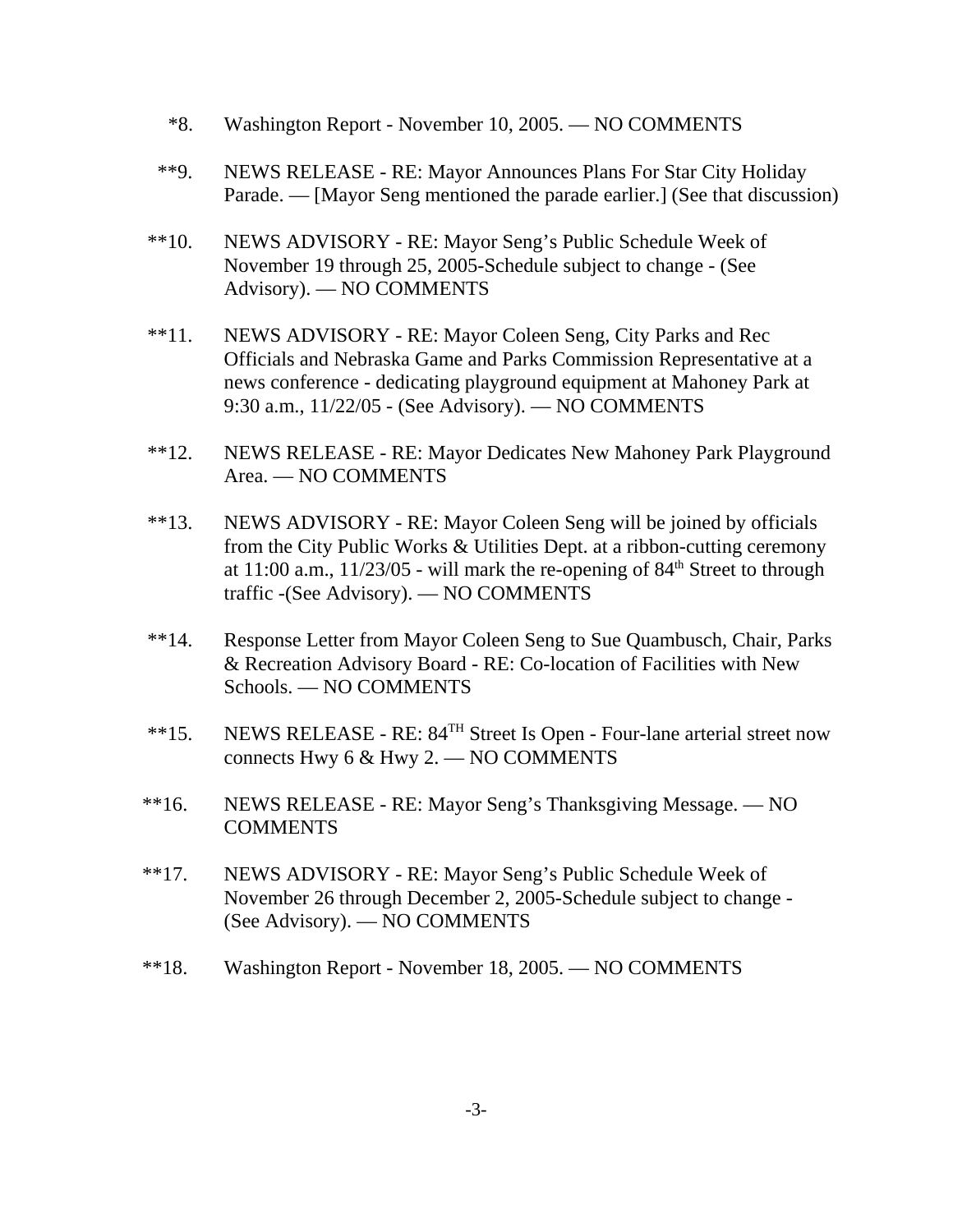- 19. NEWS ADVISORY RE: The media are invited to cover two events on Mayor Coleen Seng's schedule for Dec.  $1^{st}$  - 1.) At 10:00 a.m. & 2.) At Noon - (See Advisory). — NO COMMENTS
- 20. NEWS RELEASE RE: Separation Of Grass And Leaves Ends December  $1^{ST}$ . — NO COMMENTS
- 21. Letter from Mayor Coleen Seng to Nancy Armstrong Johnson RE: Your letter about your family's furniture store at the corner of  $48<sup>th</sup>$  & R Streets. — NO COMMENTS
- 22. City of Lincoln Snow/Traffic Condition Report 12/01/05 10:00 a.m.— NO COMMENTS

# **II. DIRECTORS**

# **COUNTY COMMISSIONERS**

\*\*1. Letter from the County Commissioners - RE: The 'K' Street Complex. — NO COMMENTS

# **FINANCE/CITY TREASURER**

 1. Monthly City Cash Report & Pledged Collateral Statement for October 2005. — NO COMMENTS

# **HEALTH**

 \*\*1. Physician Advisory from Bruce Dart - RE: Influenza Update. — NO **COMMENTS** 

# **PLANNING**

\*1. E-Mail communication from Nebraska Association of Private Resources sent to Council Office by Jean Walker - RE: Zoning and Fair Housing - (Council received this E-Mail on 11/14/05). — NO COMMENTS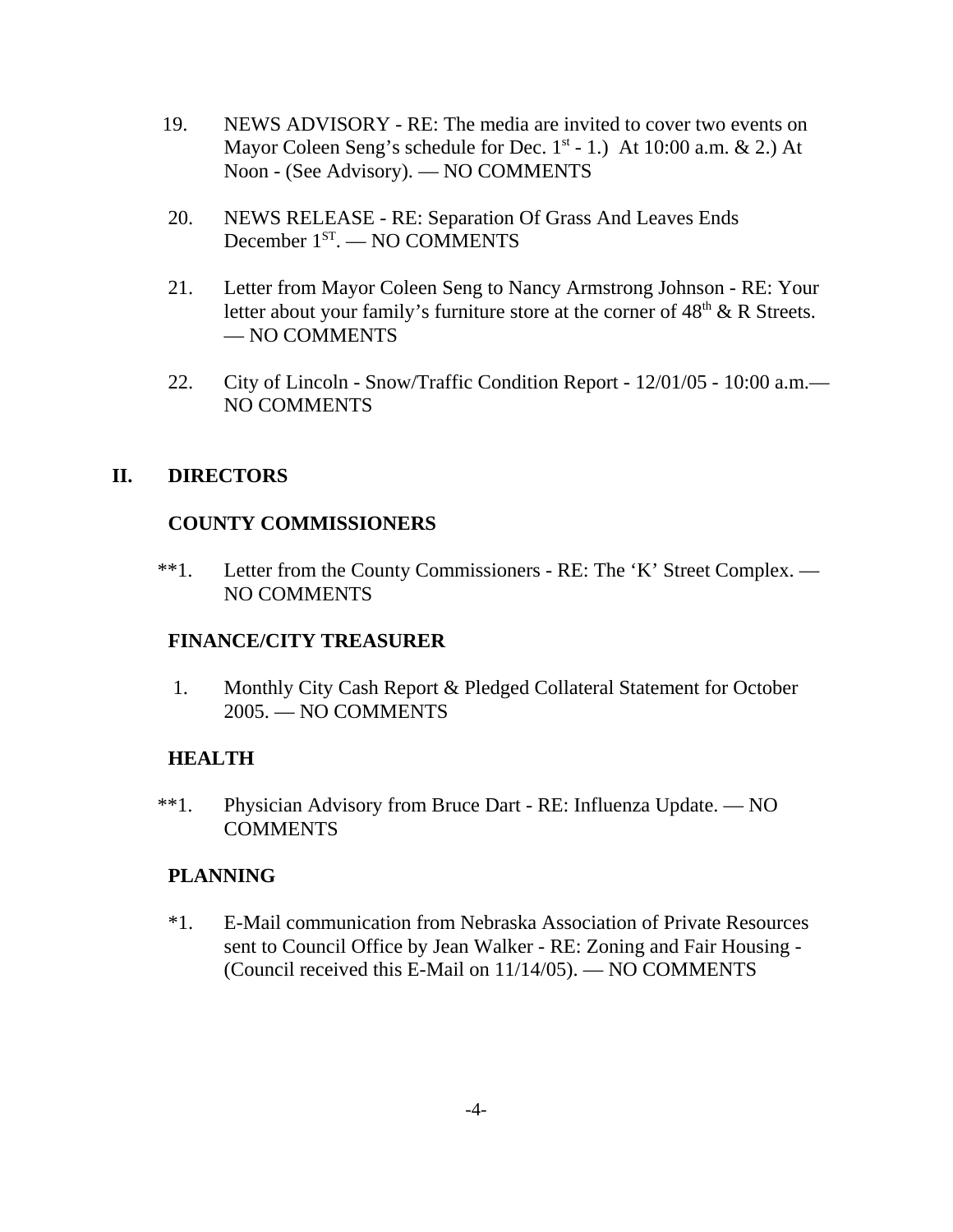- \*2. E-Mail from Dan Allison, President, Development Services of Nebraska Governing Board sent to Council Office by Jean Walker - RE: Reasonable accommodations for group homes. — NO COMMENTS
- \*\*3. Memo from Marvin Krout RE: Large Retail Buildings and Neighborhood Centers. — NO COMMENTS

# **PLANNING COMMISSION FINAL ACTION ....**

- \*1. Preliminary Plat No. 05016 Apple's Way (South  $66<sup>th</sup>$  Street and Highway 2) Resolution No. PC-00960. — NO COMMENTS
- \*2. Special Permit No. 05049 (Southwest of the intersection of South 56<sup>th</sup> Street and N Street) Resolution No. PC-00963. — NO COMMENTS
- \*3. Preliminary Plat No. 05014 Hamann Meadows (Northwest of South 76<sup>th</sup>) Street and Pioneers Blvd.) Resolution No. PC-00962. — NO COMMENTS
- \*4. Special Permit No. 1583B (South  $17<sup>th</sup>$  & Garfield Streets Parking Lot) Resolution No. PC-00961. — NO COMMENTS
- \*\*5. Preliminary Plat #05015-Harrison Heights Addition (91<sup>st</sup> & Leighton Avenue) Resolution No. PC-00964. — NO COMMENTS
	- 6. Special Permit #05055 (Russ's B&R, 1709 Washington Street) Resolution No. PC-00968. — NO COMMENTS
	- 7. Special Permit #05053 (311 N.  $8<sup>th</sup>$  Street) Resolution No. PC-00966. NO COMMENTS
	- 8. Special Permit #05054, Rambling Rose Acres Community Unit Plan (Southwest of Hwy 77 (S.  $12<sup>th</sup>$  Street) and Bennet Road) Resolution No. PC-00967. — NO COMMENTS
	- 9. Special Permit  $\#1790A$ , an amendment to the Longview  $1<sup>st</sup>$  Addition Community Unit Plan (SW  $40<sup>th</sup>$  Street & West Van Dorn Street) Resolution No. PC-00965. — NO COMMENTS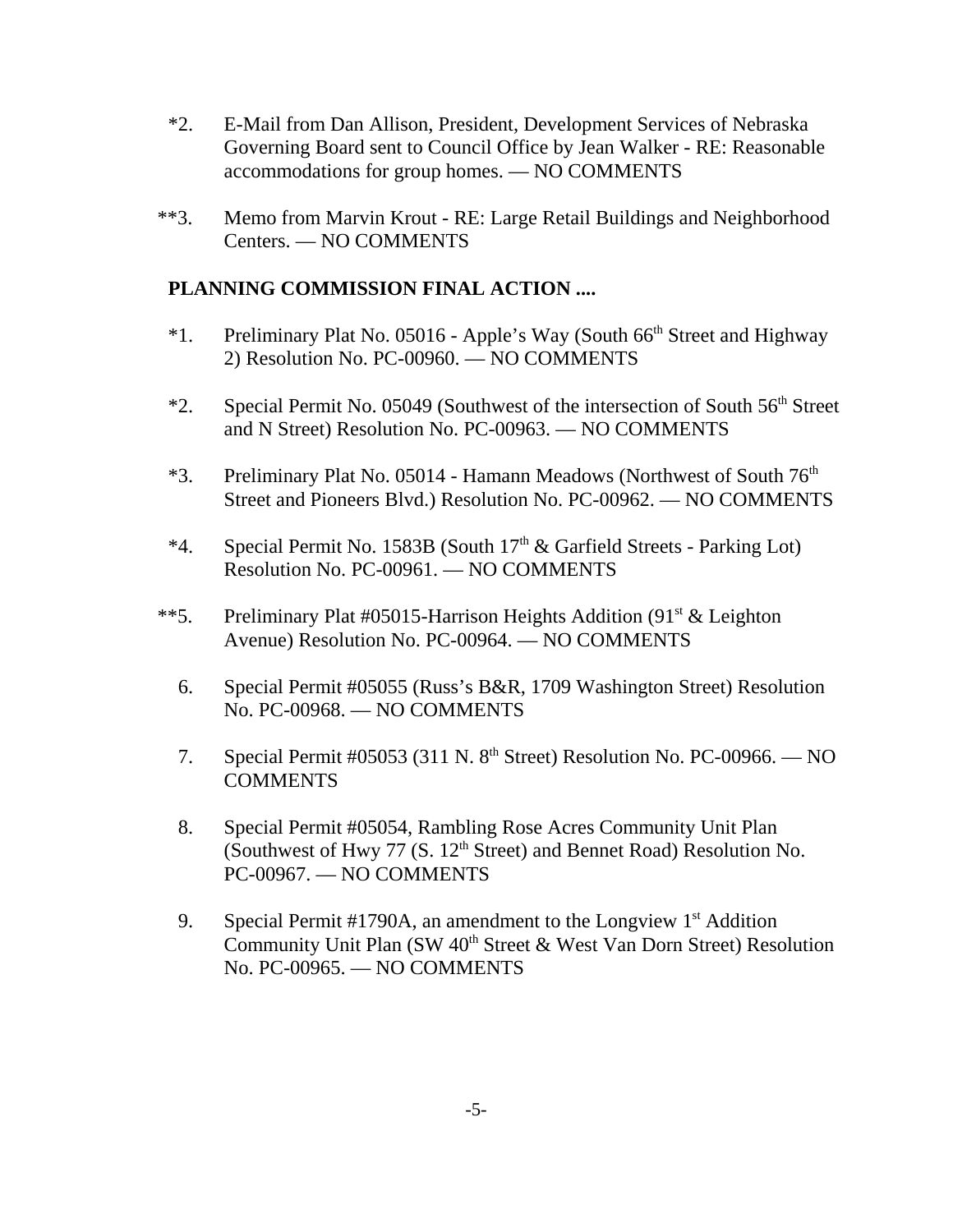10. Comprehensive Plan Conformance #05014 (Stone Bridge Creek Conservation Easement-Southwest corner of N.  $14<sup>th</sup>$  Street & Humphrey Avenue and on the southwest corner of N.  $27<sup>th</sup>$  Street and Arbor Road) Resolution No. PC-00969. — NO COMMENTS

### **PUBLIC WORKS & UTILITIES**

1. Response Material from Margaret Remmenga to Jon Camp's e-mail - RE: Water & Wastewater Rates. — NO COMMENTS

# **STARTRAN**

\*1. E-Mail Information from Scott Tharnish requested by Council Member Dan Marvin - RE: StarTran Ridership. — NO COMMENTS

### **URBAN DEVELOPMENT/REAL ESTATE DIVISION**

1. Memo from Clinton W. Thomas - RE: Street & Alley Vacation #05011 - East 7 feet of North 23<sup>rd</sup> Street, U Street to Vine Street. — NO COMMENTS

### **WOMEN'S COMMISSION**

\*1. NEWS RELEASE - RE: Women's Commission Seeks Board Appointments - Lincoln/Lancaster Women's Commission has two vacancies on Advisory Board. — NO COMMENTS

# **III. CITY CLERK**

City Clerk Joan Ross stated on their Agenda today, Items 4 & 5 will be called together. *[#4, 05-180, Amending Chapter 10.14 of the Lincoln Municipal Code relating to Rules of the Road by adding a section numbered 10.14.165 relating to Two-Way Left-Turn Lanes.; and #5, 05-181, Amending Chapter 10.14 of the Lincoln Municipal Code relating to Rules of the Road by adding a new section numbered 10.14.045 to prohibit evasion of traffic control devices, signs, or signals at street intersections.]*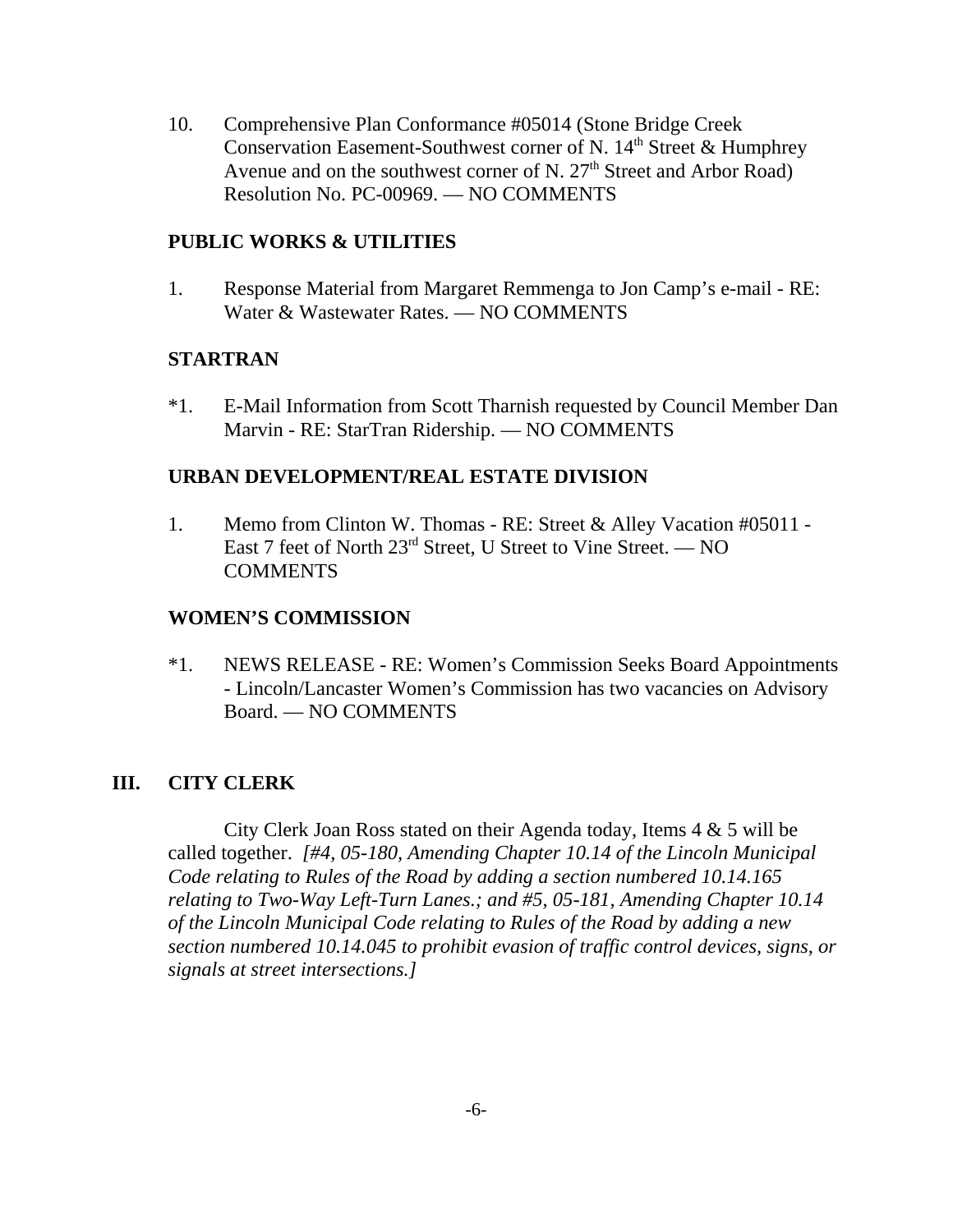Items 6 & 7 will be called together. *[#6, 05-182, Change of Zone HP 05076-Application of Forum LEX Ltd. to designate the former Kappa Sigma Fraternity House at 1141 H Street as a historic landmark.; and #7, 05R-291, Special Permit 05051-Application of Forum LEX Ltd. to use a landmark designated property as office uses, on property generally located at the southwest corner of S. 12<sup>th</sup> and H Streets.]* 

She gave Council a handout relating to Item 11 asking that they continue the public hearing to either December  $12<sup>th</sup>$  or the  $19<sup>th</sup>$ . She checked with Karl Fredrickson about it and he said he did not have a conflict with either date. City Clerk Joan Ross commented maybe they should have it on December  $12<sup>th</sup>$  just in case something comes up. Mr. Svoboda stated okay. *[#11, 05R-287, Approving a waiver of the Design Standards for Vehicle Stacking for the proposed HS Bank Branch at 5560 South 48th Street to reduce the drive-thru teller stacking by one vehicle.]* 

For Item 45, she handed out to Council this morning a Substitute Resolution. They were able to settle a claim, so the City Attorney's Office redone the Resolution and report and gave it to her on Friday. *[#45, 05R-293, Accepting the report of new and pending claims against the City and approving disposition of claims set forth for the period of November 16-30, 2005.]* 

### **IV. COUNCIL**

### **A. COUNCIL REQUESTS/CORRESPONDENCE**

### **JON CAMP - ABSENT**

#### **JONATHAN COOK - NO COMMENTS**

#### **ROBIN ESCHLIMAN - NO COMMENTS**

1. Request to Lynn Johnson, Parks & Recreation Director - RE: Center lanes being painted on bike trails (RFI#2 - 11/09/05). — NO COMMENTS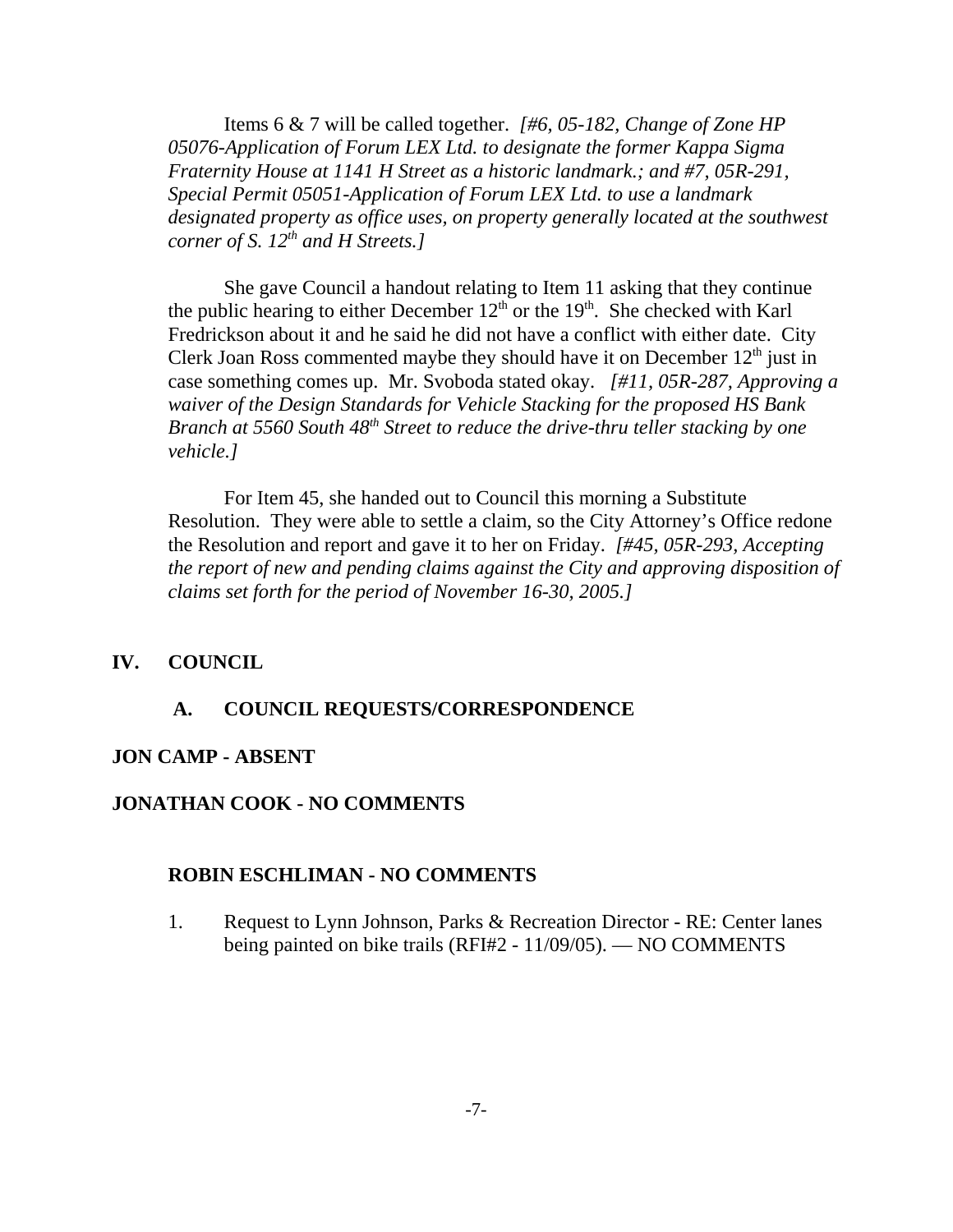#### **DAN MARVIN -**

Mr. Marvin asked Lynn Johnson (Parks & Recreation Director) about Item 8 the movement of the keno money? Since, this is his first year, is this just an ordinary fund transfers that they're doing. Lynn Johnson replied relatively ordinary, it seems like they do this every year. They prepare the CIP about a year in a half in advance and they know some things now that they did not know at that time. They're essentially doing three things, one the Lighting Replacement project is underway at Mahoney Park. They had some money there that they were going to do a phase II out there, move the sprinkler systems, and move the fences further up. They have decided that the University Place Ballfield Lighting was a higher priority than moving those fences and adjusting the field. So, they had money at one time but the University Place ended up shifting that money to take care of some Antelope Valley expenses at one time and so this is an old project that they are coming back too. (inaudible) they acquired some land there and the money that was in the CIP was to demolish the house and do some site preparation, but the property owner is not interested in selling that property. So, they thought it was probably a good time to maybe implement the first phase of the Woods Park Master Plan that was developed a year ago and so this will fund part of the shelter and a drinking foundation near that site. The last one was a little bit of a surprise, but he thinks it is a good thing the Core of Engineers is moving ahead with their next phase of improvements including trail improvements. So, they're shifting funds on some other projects to this project so they have the money available to transfer to the Core so they can do it. The one that maybe a little bit of a surprise to Council, about a year ago NEBCO had identified a piece of property immediately east of Fleming Fields as being surplus and they had put some money in anticipation of trying to find a matching ground to purchase that piece of property. But, they have told us that they're not interested in selling so they're shifting that money from an Antelope Valley related project to another Antelope Valley related project. *[#8, 05-183, Approving a transfer of appropriations within the Parks and Recreation Capital Improvement Program in the amount of \$100,000 from Mahoney Ballfield Renovation 409382.6138 (Keno) to University Place Ballfield Lighting Replacement 409418.6138; in the amount of \$18,000 from Witherbee Mini Park Development 409387.6138 (Keno) to Woods Park Shelter and Drinking Fountain 409419.6138; in the amount of \$50,000 from Fleming Fields Park Acquisition 409387.6135 (Keno), \$23,000 from Holmes Lake Trail Construction 409368.6138 (GR), \$11,354.56 from Roper Park Drainage Improvements 409364.6138 (cash) and \$5,000.46 from Roper Park Drainage Improvements 409364.6138 (Keno) to Antelope Valley Trail Construction 409410.6138.]*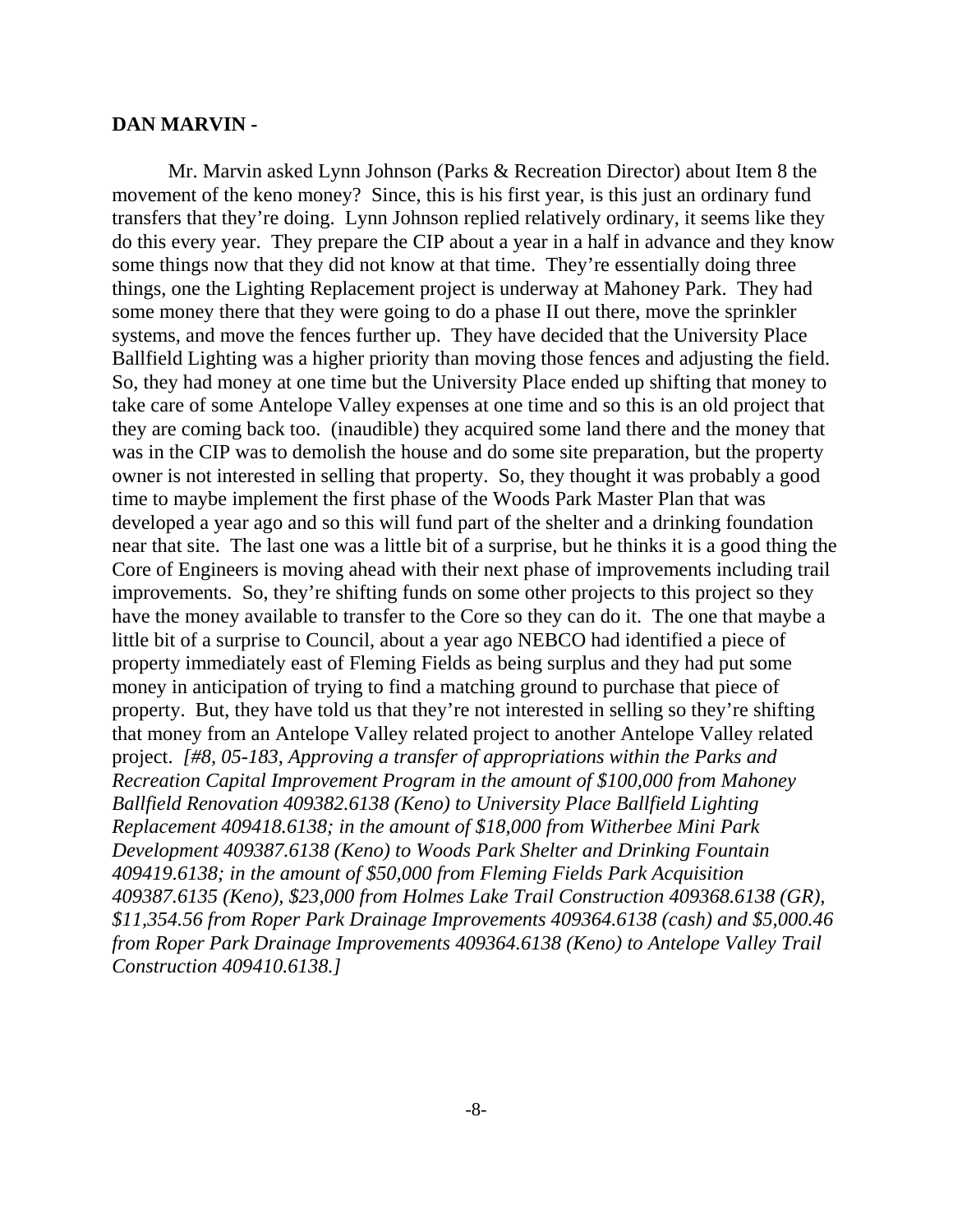Mr. Marvin asked Karl Fredrickson (Public Works & Utilities Director) about the press release regarding the \$4 million that is in the snow removal fund? What is the typical amount that they use each year for snow removal costs.? Karl Fredrickson replied for the budget they're right at \$2.7 million for snow removal efforts for this year and they like to carry over \$1.5 million as a contingency balance which is usually what's left over from previous years and they try to maintain it.

### **ANNETTE McROY -**

Ms. McRoy asked Police Chief Casady if his officers will respond to folks who are moving snow off of private property onto the City streets? Chief Casady responded yes, they take those kind of calls all the time.

Ms. McRoy stated regarding the plantings on North  $27<sup>th</sup>$  Street down by the Salvation Army, she has had a couple calls from people concerned about the height of the plantings. They can not see the children crossing the street in that area including in the medians, they would like those plantings trimmed down some especially with it being winter and they have not gotten their new bridge built yet. Lynn Johnson (Parks & Recreation Director) stated they will get it taken care of.

#### **PATTE NEWMAN - NO COMMENTS**

1. Request to Marc Wullschleger & Wynn Hjermstad, Urban Development/ Marvin Krout & Ed Zimmer, Planning Department - RE: Triplets-serious concerns over the future of Whittier School (RFI#37 - 11/23/05). — NO COMMENTS

#### **KEN SVOBODA - NO COMMENTS**

1. Letter from Boyd D. Andrew, BNSF Railway Company to Ken Svoboda - RE: Letter in reference to an email received from Katherine Troidl, dated 11/6/05, concerning an increase in train movement through Lincoln. — NO **COMMENTS**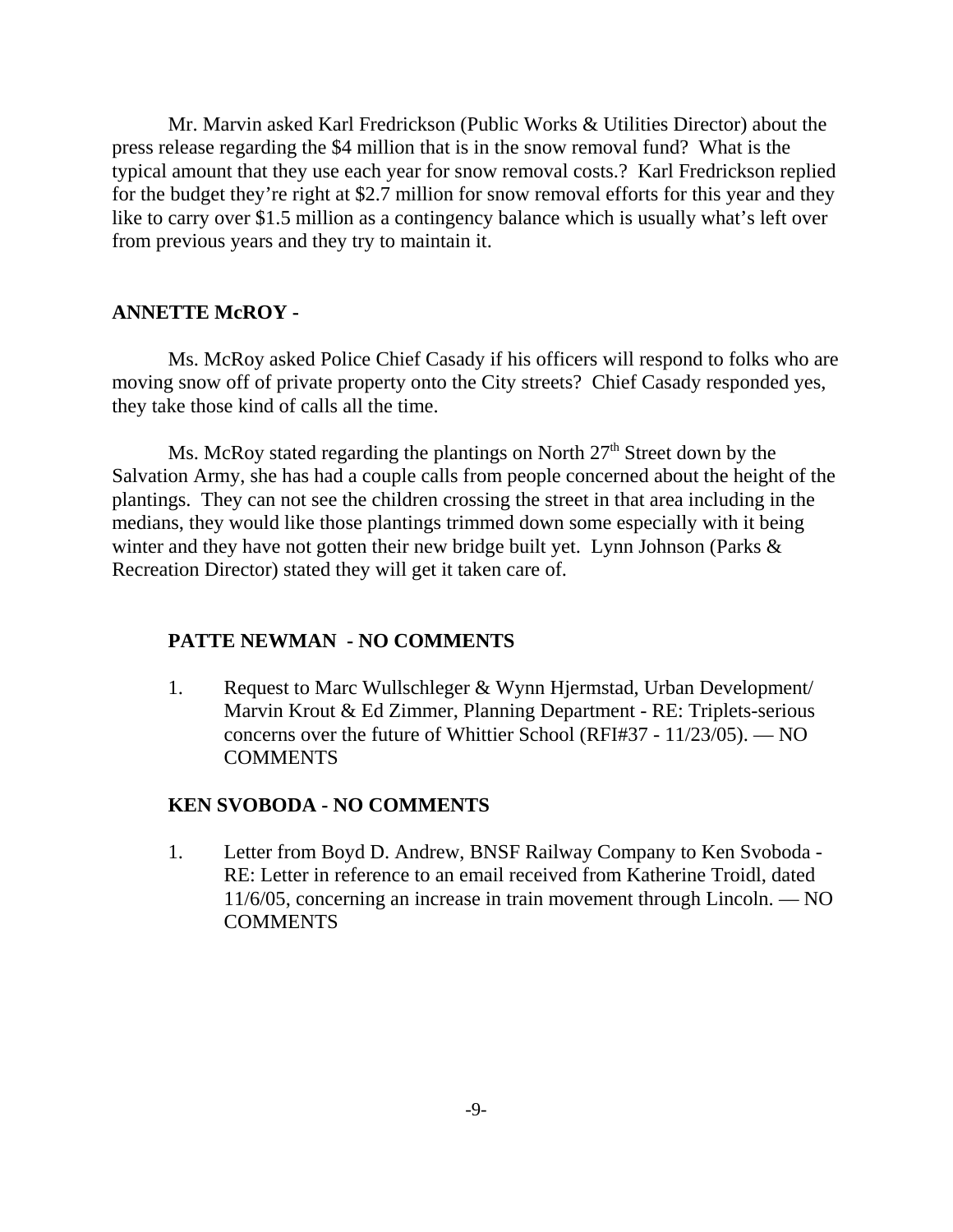### **V. MISCELLANEOUS** -

- \*1. Faxed MEDIA RELEASE from Lori Seibel, Executive Director, Community Health Endowment of Lincoln - RE: Medicare Part D Forums - Additional Medicare Forum Scheduled Due to High Demand. — NO COMMENTS
- \*2. E-Mail from Curt Thege RE: Wal-Mart. NO COMMENTS
- \*3. E-Mail from Rick Goodman RE: Prairie Home Development & Wal-Mart. — NO COMMENTS
- \*4. E-Mail from Marilyn Tabor RE: Wal-Mart. NO COMMENTS
- \*5. Letter from Margaret Bartle RE: Saw the film "Wal-Mart, the High Cost of Low Price" and my doubts about the value of this business have been confirmed. — NO COMMENTS
- \*\*6. E-Mail from Russell Miller RE: Stormwater planning -Salt Creek levees. — NO COMMENTS
- \*\*7. Letter from Larry Reznicek RE: Opposed to Wal-Mart. NO **COMMENTS**
- \*\*8. Material from Jane Raybould RE: Wal-Mart Impact on Health Insurance and Police Departments (Council copies of Material placed in file folders on 11/21/05). — NO COMMENTS
- \*\*9. Letter & Material from Peter W. Katt, Pierson/Fitchett Law Firm RE: Prairie Village North-Annexation Agreement & Change of Zone - Wal-Mart. — NO COMMENTS
- \*\*10. E-Mail from Wendy Weiss RE: Wal-Mart in Lincoln. NO **COMMENTS**
- \*\*11. E-Mail from Bonnie Filipi RE: Wal-Mart in Lincoln. NO **COMMENTS**
- \*\*12. E-Mail from Sue Cover, Havelock Furniture & Tam Spence, Vickeridge RE: Wal-Mart. — NO COMMENTS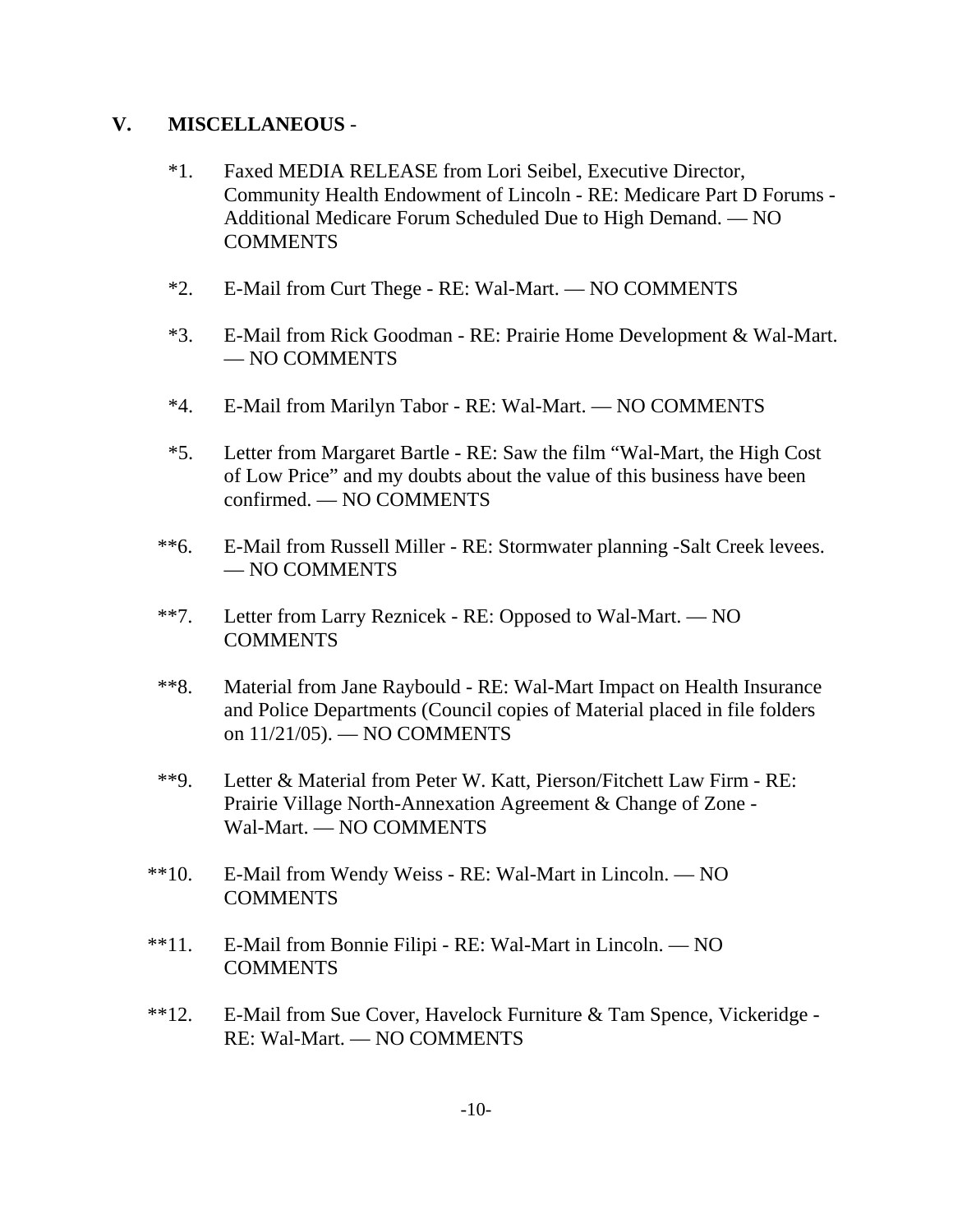- 13. E-Mail from Teresa Mulkey Predmore RE: Vote Yes to a new Wal-Mart. — NO COMMENTS
- 14. E-Mail from Doug Cunningham, Director, Hometown Merchants Association - RE: Hometown Merchants Association - Annexation of land at 84th & Adams Street. — NO COMMENTS
- 15. E-Mail from Jon & Chris Richard RE: In Support of N. 84<sup>th</sup> Wal-Mart. NO COMMENTS
- 16. E-Mail from Rick Goodman, Ph.D. RE: The Nov. 28<sup>th</sup> Council Meeting -Prairie Home development. — NO COMMENTS
- 17. E-Mail from Maribeth Milner RE: Follow up questions/comments about the Wal-Mart proposal. — NO COMMENTS
- 18. E-Mail from Citizen RE: Wal-Mart. NO COMMENTS
- 19. E-Mail from Ted Scott RE: Concerning the proposed development at  $84<sup>th</sup>$ & Adams. — NO COMMENTS
- 20. E-Mail from Roger Yant RE: Wal-Mart. NO COMMENTS
- 21. E-Mail from David Oenbring RE: K Street Property. NO COMMENTS
- 22. E-Mail from Bob Hampton RE: Target store. NO COMMENTS
- 23. Letter from Steve Pella, Aquila RE: Aquila is concerned about the impact of high energy prices on customers and has been working to mitigate the impact on our customers. — NO COMMENTS
- 24. E-Mail & Maps from Todd Wicken RE: N.  $84<sup>th</sup>$  & Adams. NO **COMMENTS**

# **ADDENDUM - (For Dec. 5th)**

# **I. MAYOR**

1. NEWS RELEASE - RE: Construction Begins On First Stevens Creek Trunk Sewer Project. — NO COMMENTS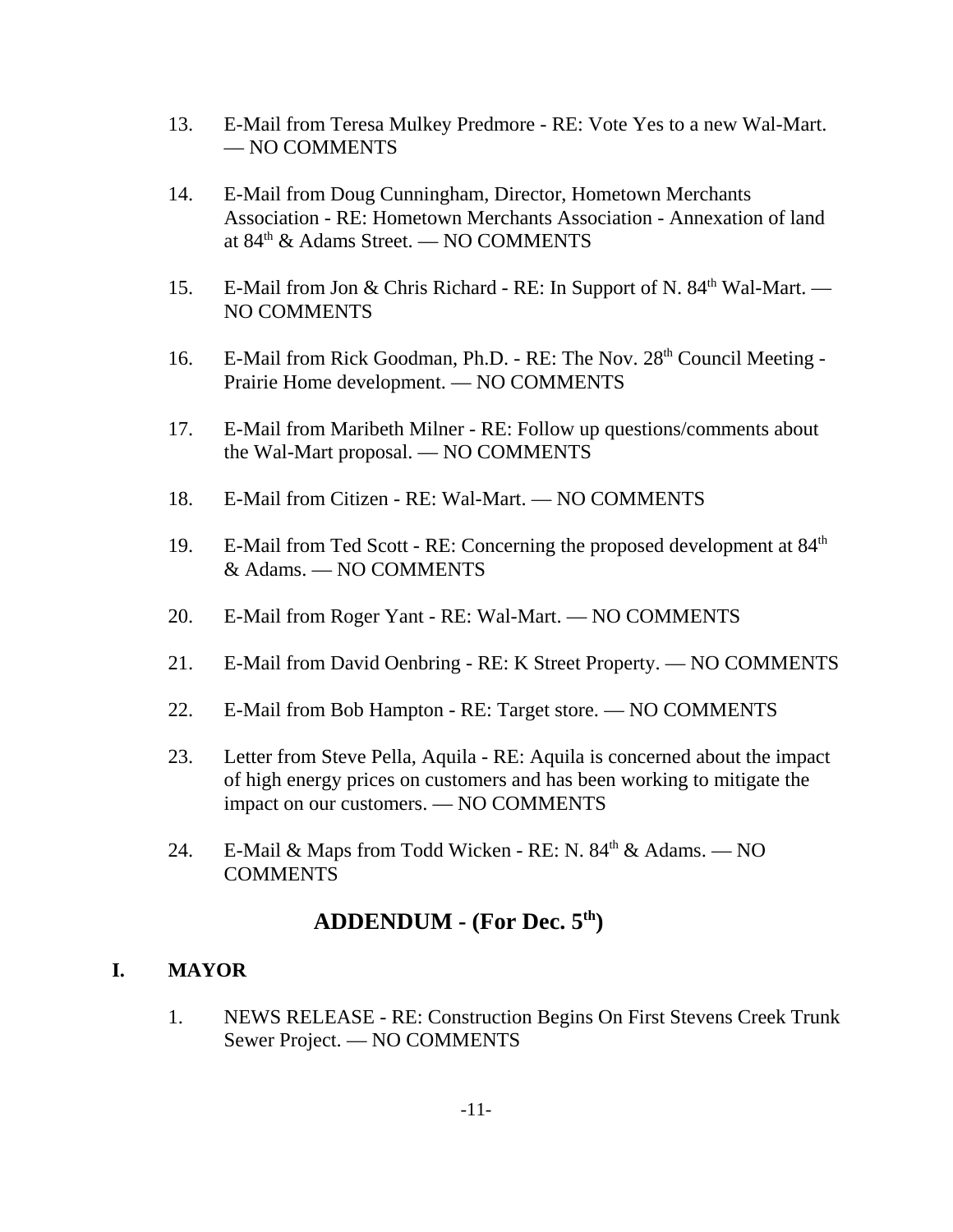- 2. NEWS RELEASE RE: Mayor Accepts Deed To Prairie Near Pioneers Park. — NO COMMENTS
- 3. NEWS RELEASE RE: Long Range Transportation Plan Is Focus Of Open Houses. — NO COMMENTS
- 4. NEWS ADVISORY RE: Mayor Seng's Public Schedule Week of December 3 through 9, 2005 - Schedule subject to change -(See Advisory). — NO COMMENTS
- 5. NEWS RELEASE RE: Public Invited To Pearl Harbor Remembrance Day Ceremony. — NO COMMENTS

# **II. CITY CLERK - NONE**

# **III. CORRESPONDENCE**

# **A. COUNCIL REQUESTS/CORRESPONDENCE - NONE**

# **B. DIRECTORS AND DEPARTMENT HEADS**

# **PLANNING**

1. E-Mail Response from Greg Czaplewski to Patte Newman - RE: Prairie Home. — NO COMMENTS

# **PUBLIC BUILDING COMMISSION**

1. Letter from Larry Hudkins, Chairman, Lincoln Lancaster County Public Building Commission to Mayor Seng - RE: "K" Street Records Facility. — NO COMMENTS

# **C. MISCELLANEOUS**

- 1. E-Mail from Jo Bateman RE: Opposed to Wal-Mart at 84<sup>th</sup> & Adams. NO COMMENTS
- 2. E-Mail from Citizen RE: Wal-Mart. NO COMMENTS